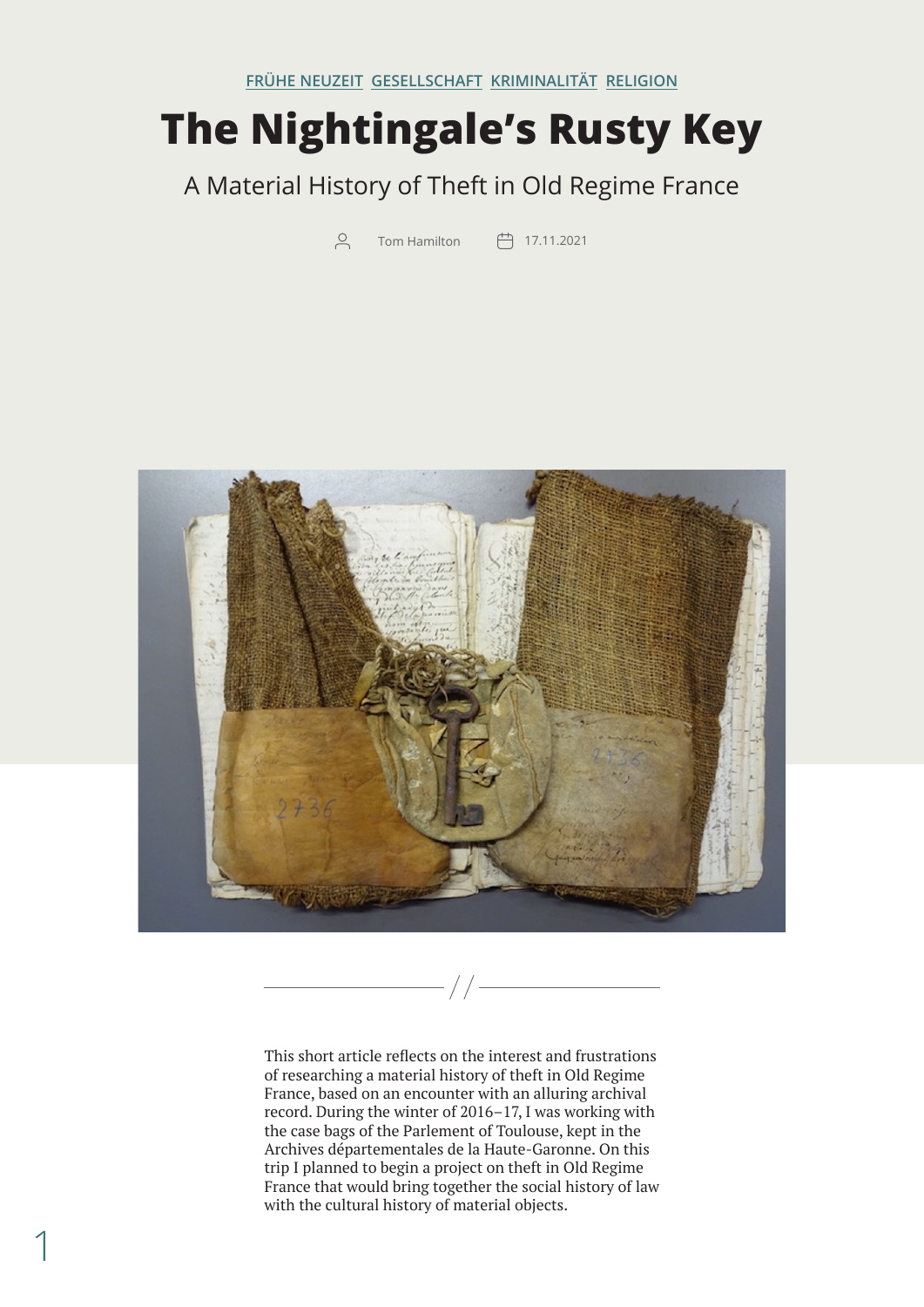<span id="page-1-0"></span>I wanted to find out what theft cases might reveal about how people argued over their property, as well as the status that officials gave stolen property as a form of proof and an object of legal knowledge.<sup>1</sup> The records in Toulouse appealed to me particularly because of their scale and the quality of their conservation. Archivists have catalogued over 13,000 cases since these records entered their collection in the 1950s, when the pioneering work of Nicole and Yves Castan started to reveal the potential of these sources for the history of criminal justice and mentalities in the Old Regime.<sup>2</sup>

One morning in the departmental archives, when I sat down at the computers in the reading room to search the catalogue, I was intrigued by an entry noting that the case file 2 B 2736 contains 'two case bags, one of which includes a key'. The case was instigated by Antoine Lerou, who in November 1685 denounced Gérard Picard and Arnaud Doizan from Agen for theft. The investigation began in Sainte-Colombe-en-Bruilhois, south-west of Agen, and then moved on appeal to the Parlement of Toulouse. I ordered the file immediately. When it arrived, I opened it to find two canvas case bags and bundles of papers labelled A to Y that documented the legal proceedings against Doizan and Picard, as well as a once-white leather pouch, tied with string, that contained a rusty key. What was the key doing there? Could this object bring me closer to the material life of the people of seventeenth-century Languedoc than any other record I had seen so far? Or was it rather an example of what Arlette Farge has called the 'traps and temptations' of criminal archives, whose allure can lead historians to believe too much in the reality effect of the complex and fragmentary legal proceedings that archivists have carefully preserved, catalogued, and brought before them?<sup>3</sup>



Fig. 1, 2: Conseil Départemental de la Haute-Garonne, Archives départementales, 2 B 2736. These images show the two case bags and the files labelled A to Y, as well as the key and its pouch.

When I started to read through the case files, and especially as I started to transcribe them from the photographs on the train home – which passed through the scene of the crime near Agen not long after leaving Toulouse – I looked in vain for any substantial discussion of the key, which appeared to be coincidental to the main substance of the trial. On my first reading, it seemed to me that the affair primarily focused on the actions and motivations of a pair of opportunist thieves at the moment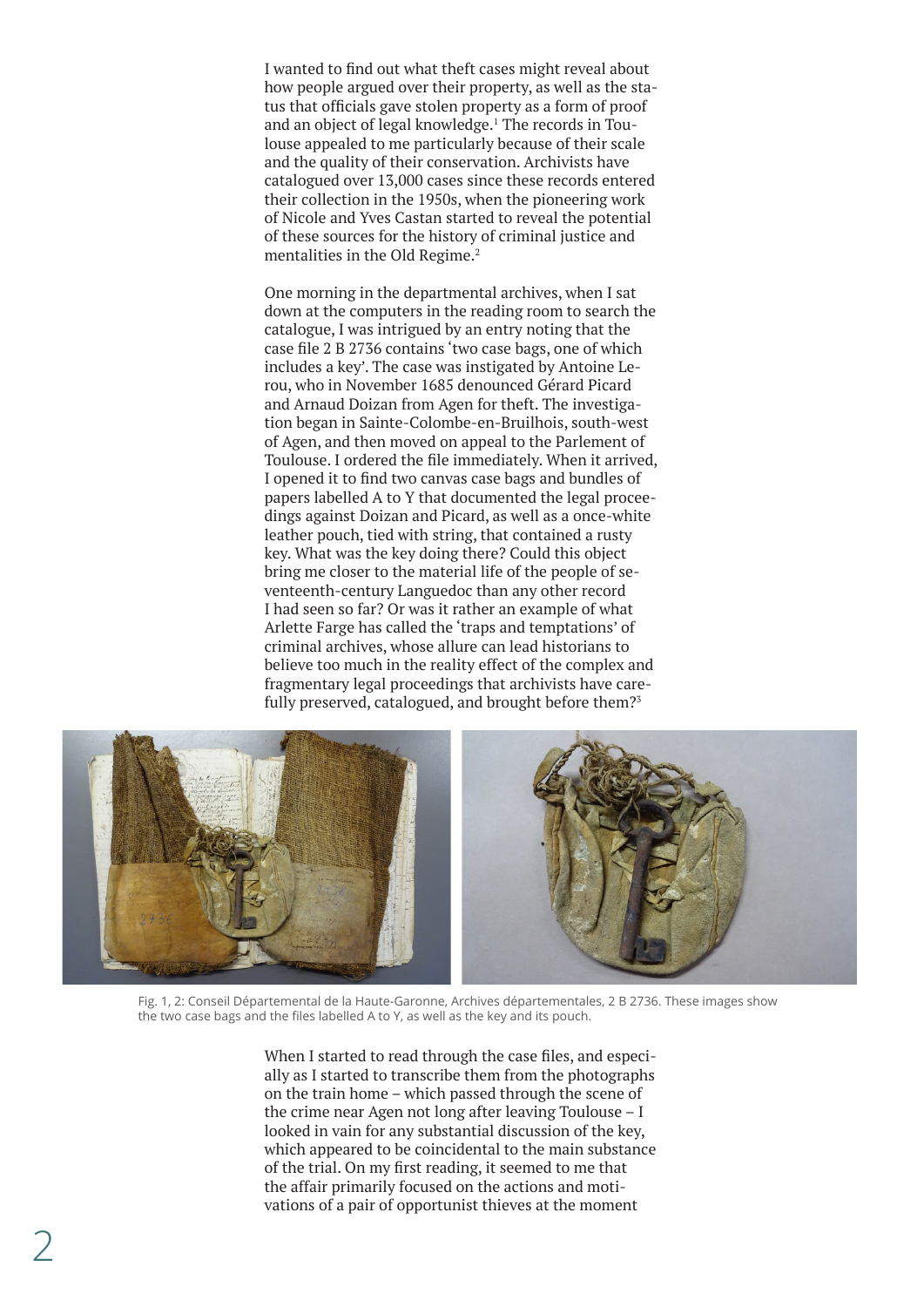<span id="page-2-0"></span>when they spotted their chance to seize a large sum of money. This is certainly how the young plaintiff Antoine Lerou presented the case on 9 November 1685 to Pierre Villeneuve, *consul* (judge) in Sainte-Colombe-en-Bruil hois, when he made the initial denunciation. [4](#page-6-0) Lerou told Villeneuve that he was a young man who had just come back from a great adventure. Apparently aged fourteen at the time the investigations took place – on another occasion he said twelve, which made the judge note suspiciously that this is at least 'what he said' – Lerou had just returned from military service. He was a young member of the fearsome band of *dragonnades* (dragoons) ordered by Louis XIV's secretary of state for war, Fran çois Michel Le Tellier, marquis de Louvois, to be billeted in Protestants' households throughout France from 1681 in order to force them to convert. The *dragonnades* targe ted the South West in particular, where many Protestant communities remained despite the increasing hostility of the regime. Lerou made a considerable profit from his billeting with a Huguenot family just outside of Bergerac, where the *dragonnades* arrived in August 1685. [5](#page-7-0) When Lerou left his billeting he said that he took with him forty-six *écus* in cash as well as grain and linen that he planned to sell. He packed his loot onto a mule and hea ded home to see his mother on 5 November, soon after the Revocation of the Edict of Nantes on 22 October 1685 removed any legal protections for Protestants in the kingdom. After the Revocation, Lerou's loot was secure in his possession because the Edict of Nantes was no lon ger in place to protect Protestants' claim to property and religious liberty.

As Lerou headed home from Agen on 8 November, wea ring a hat with a yellow trim and a silk sash that perhaps marked him out as a former soldier, he noticed that Doi zan and Picard were following him. At Colayrac-Saint-Cirq, Lerou crossed the Garonne river and the two men took the same boat. Once he reached the other side of the river Lerou headed south towards Sainte-Colombe. But half-an-hour along the route Doizan and Picard threw Lerou off his mule and onto the ground, threate ned to kill him, and seized all of the money he was car rying in his pockets, which Lerou listed precisely for the judges: 'two double *louis d'or* and two ordinary *louis d'or*, one-hundred-and-twenty-six *écus*, five half-*sols*, two coins worth fifteen *sols*, one coin worth three *sols*, two coins worth five *sols* that are damaged, and twelve *sols* and six *deniers*'. Doizan, Picard, and Lerou then carried on the journey until they arrived at the end of the day in Sainte-Colombe, where they planned to spend the night in the tavern owned by the butcher and hosteller Étienne Dabos. Marie Bassière welcomed the travellers and sea ted them by the fire. Lerou excused himself from the group by offering to help her bring their dinner. But as soon as Lerou was away from Doizan and Picard he asked for directions to the local judge's house, which is where he lodged his complaint for theft. Perhaps Lerou gambled that his loot from the Protestants of Bergerac sufficed to cover any legal fees that might arise.

Straightaway the *consul* Pierre Villeneuve acted on Lerou's complaint and headed to the tavern accompa -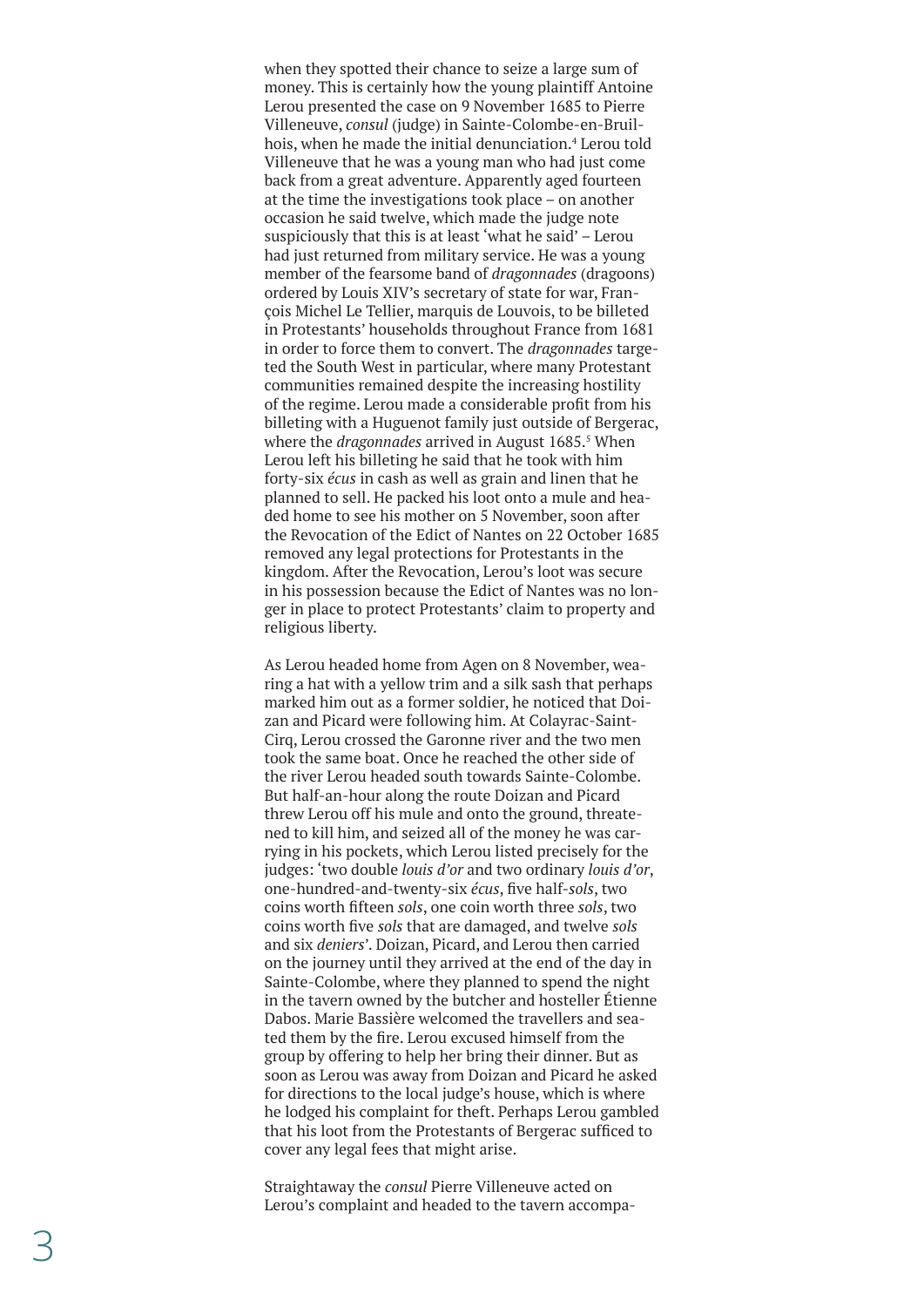<span id="page-3-0"></span>nied by his fellow *consul* Pierre Labadie, the *jurat* (town councillor) Jacques Bonhomme, and the guardsman Jean Gantié. When the group entered the tavern Lerou denounced Doizan and Picard by saying that 'those men are the thieves who robbed me'. The consul Labadie told the pair to empty their pockets. Picard turned out 'a key and a folding knife' as well as a 'a small, grey canvas bag' and 'a little purse in white and red leather' that contained a sum which roughly matched the amount Lerou said he had lost. It seemed the magistrates had on their hands a classic case of what jurists would call manifest theft: they had caught the suspects in the act. Doizan also handed over 'a piece of nutmeg, a large iron nail sharpened to a point, a key, and a knife'. The officials placed Doizan and Picard under arrest and then led them to the local prisons, where the doorman led them to a cell and the court scribe entered their possessions into the stores with an agreement 'to retrieve them whenever the need arises'.

As the criminal proceedings against Doizan and Picard continued, the judges made little reference for the objects they had seized, although that did not mean the objects were without significance. When Lerou named the precise coins taken from him this mattered not only as an accounting measure but as a form of material proof. Any discrepancy between the oral and material evidence might have raised doubts about Lerou's claims. Rather than reflect openly on these issues, however, the judges pressed on with the interrogations, first of the witnesses from the tavern, and second of the suspects themselves. According to the Roman law of proof, the judges sought a confession or the statements of two valid eyewitnesses, for oral testimony given under oath constituted the surest form of legal knowledge.<sup>6</sup> The judges' assessment of the stolen goods and the scene of the crime could only be a secondary consideration that needed to conform to the oral evidence they had gathered if it was to have any  $11$ Se $^7$ 



Fig. 3: Sebastien Leclerc: *Figures à la mode* (Paris, 1685), Plate Two, 14.9 x 9.7 cm, engraving, Rijksmuseum, RP-P-2009-1078, [http://hdl.handle.net/10934/](http://hdl.handle.net/10934/RM0001.COLLECT.482969) [RM0001.COLLECT.482969](http://hdl.handle.net/10934/RM0001.COLLECT.482969) [29.10. 2021]. This engraving depicts a nobleman wearing a justaucorps jacket in the year the affair took place, and perhaps it also shows the look Antoine Lerou aspired to project.

During their interrogations, Doizan and Picard confirmed the details of Lerou's account and confessed to seizing his money, but they gave a different meaning to the course of events. Picard, a lantern-carrier who lived in the parish of Saint-Hilaire in Agen, said that his apprentice Bernard Lapointe had spotted Lerou in the city buying a fashionable justaucorps jacket, spending far too much money for a boy of his age. They suspected he had stolen the money. Lapointe alerted Picard, and Picard's wife alerted Doizan on the rue de Roussanes in the heart of the city. They initially followed Lerou, they insisted, in order to find out how he had come across so much money. And when they caught up with him after crossing the Garonne they accompanied him in order to take him home, saying 'let's go and find your mother'. They claimed to be enacting justice by bringing Lerou before the person best placed to discipline him. By taking charge of his money in the meantime they were simply looking after it for him as responsible adult travelling companions.

What role did the key play in these proceedings? It seems to have been incidental to the investigation, which fo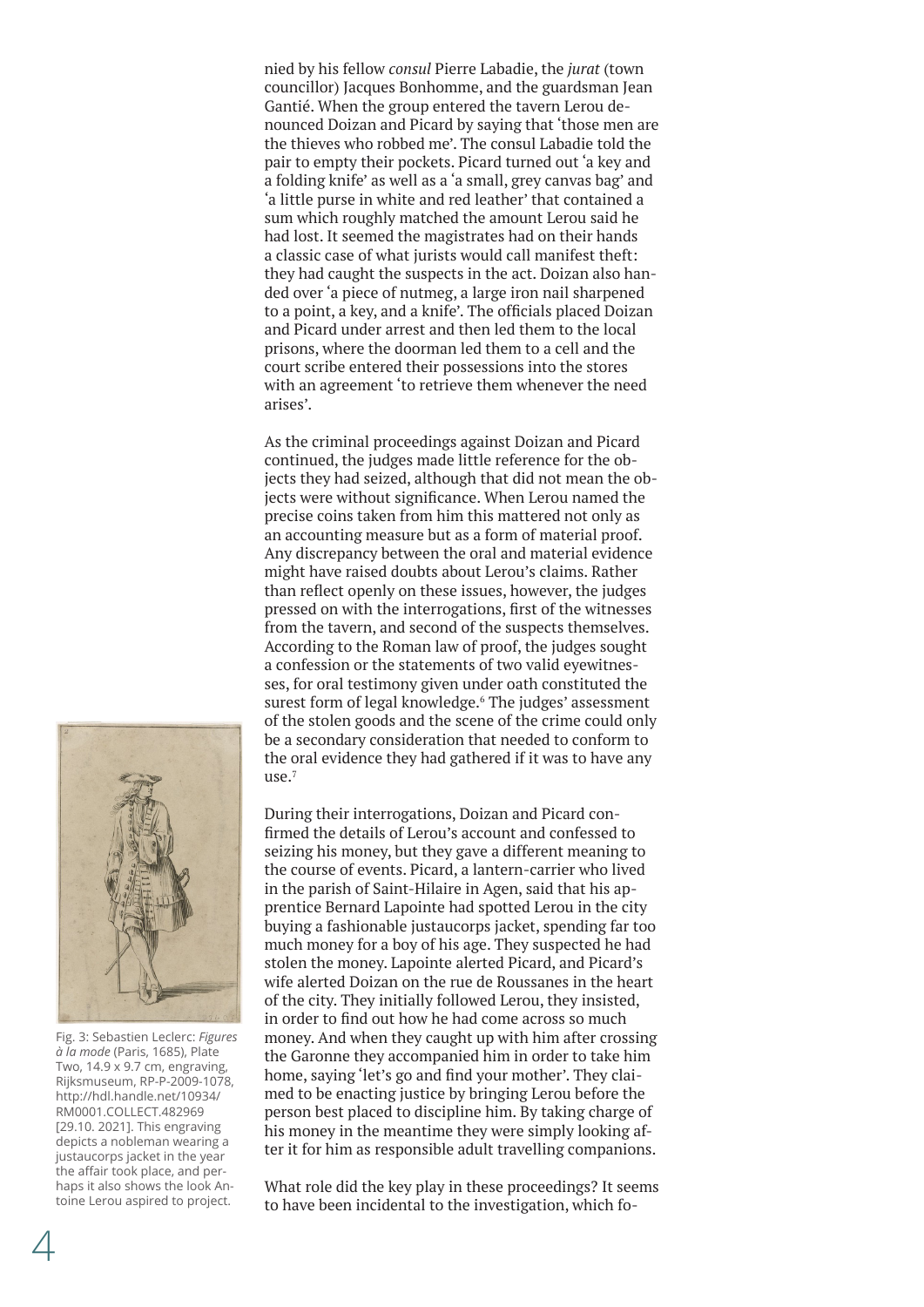<span id="page-4-0"></span>cused instead on the reasons why Doizan and Picard pursued Lerou and the circumstances in which they stole his money. The tailor in Sainte-Colombe, Jean Dabot, told the judges that he had heard that Doizan's key was 'a little key that he said was the key to his father's house'. The judges gave more attention to a nail 'as if it were a nightingale (*en forme de rousignol*)' – according to the le xicographer Randle Cotgrave, a 'rosignol' might be trans lated as a 'picklocke' [8](#page-7-0) – that Doizan was carrying in his pocket at the time of his arrest, but he said he only kept it 'out of neglect (*par oubly*)'. The question about the nail was the last one that the judges at Sainte-Colombe asked Doizan before they reached their final sentence and it perhaps confirmed their suspicion that he was a habitual thief. [9](#page-7-0)

Once the interrogations were concluded the judges con demned both Doizan and Picard to the galleys in perpe tuity, which was a severe sentence for a first offence. It suggests that the keys, nail, and knives they were carry ing played a role in the judges' decision as tools of the thieving trade. The sentence also condemned the pair to pay 300 *livres* to the court and 300 *livres* to Lerou, and to return to him the 500 *écus* they stole, which the scribe in Sainte-Colombe had retained in the court's stores. Doizan and Picard appealed this sentence to the Parle ment of Toulouse, and as part of the appeal the judges in Sainte-Colombe also sent along the key and leather pouch with the case files. It is possible that the magist rates in Toulouse took a different view of this material evidence, but the records of the proceedings during the appeal do not appear in the case bags.<sup>[10](#page-7-0)</sup> Sometime after the magistrates in the Parlement reached their verdict, the knife, nail, and nutmeg that Doizan had with him seem to have been discarded, while the court retained the one remaining key and the white leather coin purse which – like the nail Doizan said he carried with him – they apparently did so only 'out of neglect'.

The case that Lerou instigated against Doizan and Picard was primarily a dispute over money, an affair rooted in material interests that raises a larger issue of the just ownership of property at a time of religious upheaval. The young Lerou signed up to join the *dragonnades* and after three months in Bergerac he set off home with the loot he had seized from persecuted Huguenots. The judges in Sainte-Colombe decided that Lerou's claim to their property was legitimate. Doizan and Picard might have targeted Lerou because they did not approve of this former *dragonnade* spending the money he had seized from a repressed religious minority, but there is no direct suggestion of this point in the case files, only their claim that they suspected him of theft and wanted to take him home to his mother. Perhaps the hundreds of Protestants also condemned to serve in the galleys around the time of the Revocation might have sympathised with their defence.[11](#page-7-0)

The judges decided that Doizan and Picard were habitual thieves who sought money where they could find it. They at least did not seem desperately poor from the evidence provided. Picard declared he had a job as a lantern-car -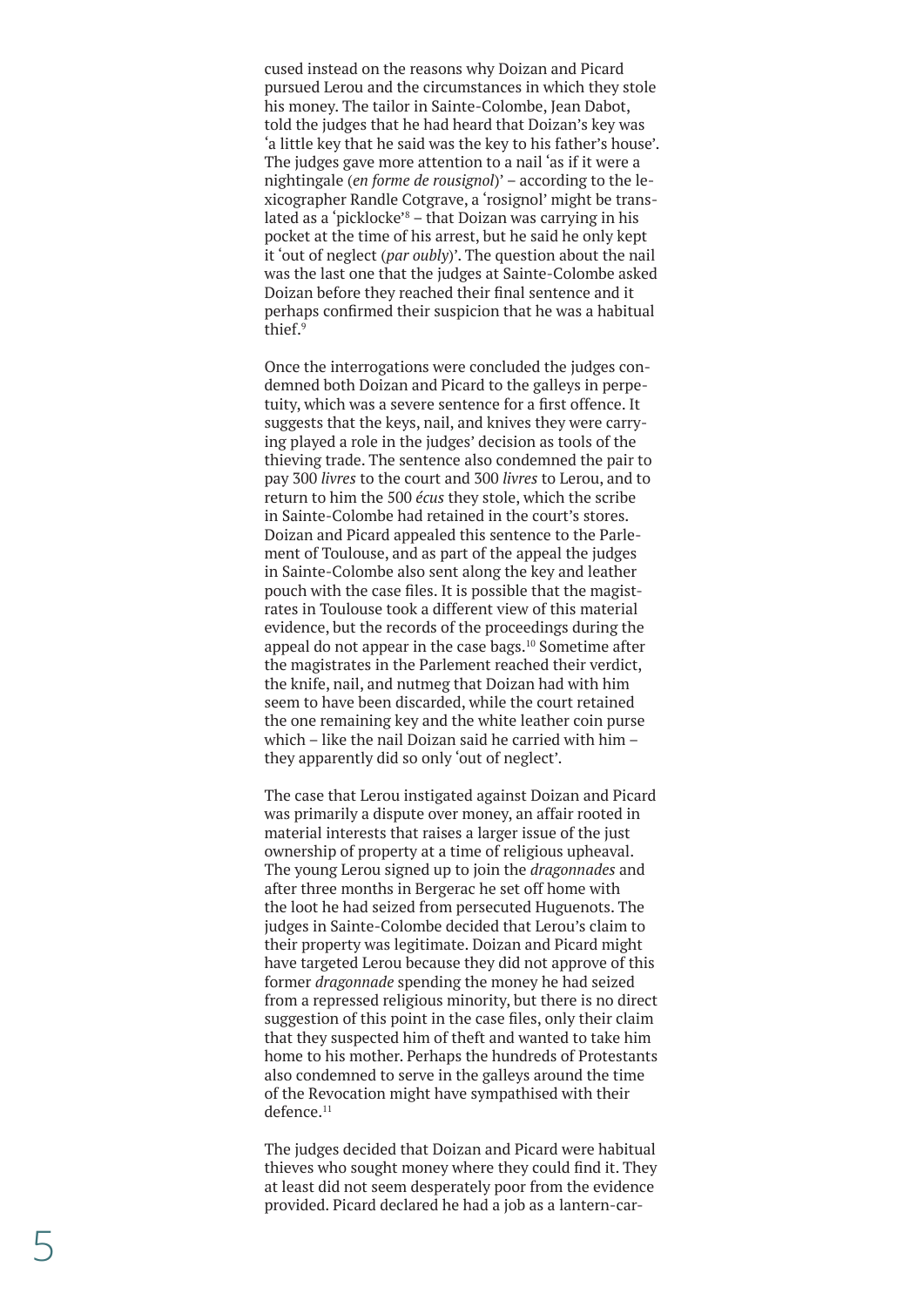<span id="page-5-0"></span>rier, although Doizan said that he 'had no vocation be cause of his poor vision'. The judges in Sainte-Colombe did not hesitate to condemn the pair to a serious penalty and cast away their lives on the galleys, but they also ex pected them to have 600 *livres* available between them to pay the fines, aside from the money they had seized from Lerou.

Material things mattered in this case—hard cash in soft pouches, an eye-catching justaucorps, and a nightin gale thief's canvas bag of equipment. Overall, the rusty key apparently served along with other objects as sup plementary evidence that contributed to the severe sentence because it suggested Doizan and Picard were habitual thieves who carried with them the tools of their trade. Ultimately, however, these objects did not act as a decisive form of proof in themselves, because the court relied on oral testimony as the principal source of legal knowledge.

The history of theft in the Old Regime is a history of material things: of stolen goods, keys, knives, nails, and miles of piles of case bags. But what I did not sufficiently appreciate when I initially travelled to the archives in Toulouse is that the history of theft also depends on much more than the goods themselves.<sup>12</sup> It also encompasses the material conditions and property regimes that governed people's daily lives, the power of state officials and the records they produced, and sometimes also the odds and ends that they left behind. Old Regime France was a society characterised by profound inequalities that this case exposes at a time of significant upheaval. This society of orders and privileges legitimated the seizure of property by *dragonnades* from the Huguenots in 1685 but condemned to the galleys the men who stole from the former *dragonnade* himself.

The peculiar circumstances of this case open up larger questions that I did not sufficiently consider on my in itial trip to Toulouse. Why would anyone denounce a theft to a criminal court when a prosecution could be so costly? What was the relative status of oral compared with material evidence as forms of legal knowledge? On what grounds might theft be considered legitimate? And how did successful prosecutions shape people's sense of the authority of criminal courts?

The rusty key kept in this case bag out of neglect has led me to consider a new set of questions that will keep me occupied on many research trips to come. My reading of the case of Antoine Lerou's prosecution of Arnaud Doizan and Gérard Picard as the train pulled away from Toulouse was initially one of disappointment at the de railing of a research project faced with the complexity of their dispute. Rereading it now, I still feel the allure of the archives – even while working with my digital photographs during a global pandemic – but the objects constituting this case also alert me to the larger histories of commerce, law, property, social inequality, and state formation that shaped its origins, proceedings, and ulti mately its outcome.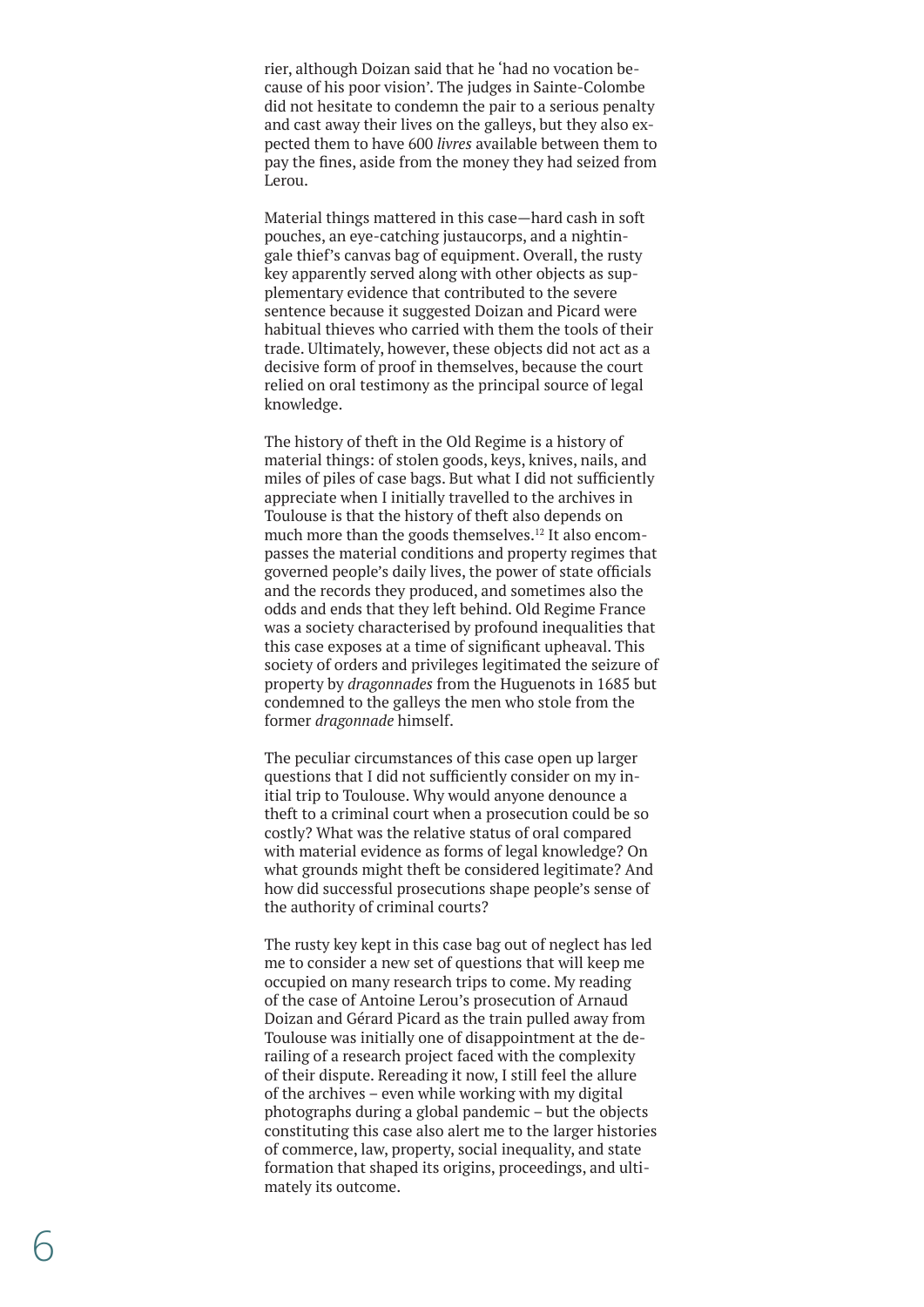## <span id="page-6-0"></span>**Empfohlene Zitierweise/Suggested citation**

Tom Hamilton: The Nightingale's Rusty Key: A Material History of Theft in Old Regime France. In: Tina Asmussen, Eva Brugger, Maike Christadler, Anja Rathmann-Lutz, Anna Reimann, Carla Roth, Sarah-Maria Schober, Ina Serif (eds.): Materialized Histories. Eine Festschrift 2.0, 17/11/2021, [https://mhistories.hypotheses.org/?p=5333.](https://mhistories.hypotheses.org/?p=5333)

## **Abstract**

This short article reflects on the interest and frustrations of researching a material history of theft in Old Regime France, based on an encounter with an alluring archival record. A theft case tried in the Parlement of Toulouse in 1685 consists of two canvas case bags and bundles of papers, as well as a once-white leather pouch, tied with string, that contains a rusty key. What is the key doing there? Can this object bring us closer to the material life of the people of seventeenthcentury Languedoc? Or is the key rather an example of what Arlette Farge has called the 'traps and temptations' of criminal archives, whose allure can lead historians to believe too much in the reality effect of the complex and fragmentary legal proceedings that archivists have carefully preserved, catalogued, and brought before them?

- [1](#page-1-0) These interests reflect conversations with Tom Johnson, who has opened up the field with his survey chapter: Legal History and The Material Turn, in: Markus D. Dubber and Christopher Tomlins (eds.): The Oxford Handbook of Legal History. Oxford 2018, pp. 497–514. It also draws on an engagement with the ongoing work of the 'Materialized Histories' group, including now: Susanna Burghartz, Lucas Burkart, Christine Göttler, and Ulinka Rublack (eds.): Materialized Identities in Early Modern Culture, 1450–1750. Objects, Affects, Effects. Amsterdam 2021 (Visual and Material Culture, 1300–1700).
- [2](#page-1-0) Their major publications remain authoritative studies on the practice of justice in the Parlement of Toulouse as well as the social history of the wider region. Nicole Castan: Justice et répression en Languedoc à l'époque des lumières. Paris 1980; Yves Castan, Honnêteté et relations sociales en Languedoc, 1715– 1780. Paris 1974. Thanks to a major digitalization project this catalogue is now available online: 'Sacs à procès du parlement de Toulouse', [https://archives.haute-garonne.fr/archive/recherche/](https://archives.haute-garonne.fr/archive/recherche/sacsproces/n:109) [sacsproces/n:109](https://archives.haute-garonne.fr/archive/recherche/sacsproces/n:109) [29.10.2021].
- [3](#page-1-0) Arlette Farge: The Allure of the Archives, trans. Thomas Scott-Railton. New Haven and London 2013, pp. 69–78. For a brilliant demonstration of how to negotiate these 'traps and temptations', see Susanna Burghartz: Tales of Seduction, Tales of Violence: Argumentative Strategies before the Basel Marriage Court, in: German History 17/1 (1999), pp. 41–56.
- [4](#page-2-0) For a map of the region, see Nicolas Sanson: Nitiobriges. Evesché d'Agen. Seneschaussée d'Agenois. Eslection d'Agen (Paris, 1679), 40.5 x 43 cm, engraving (coloured), Bibliothèque natio-